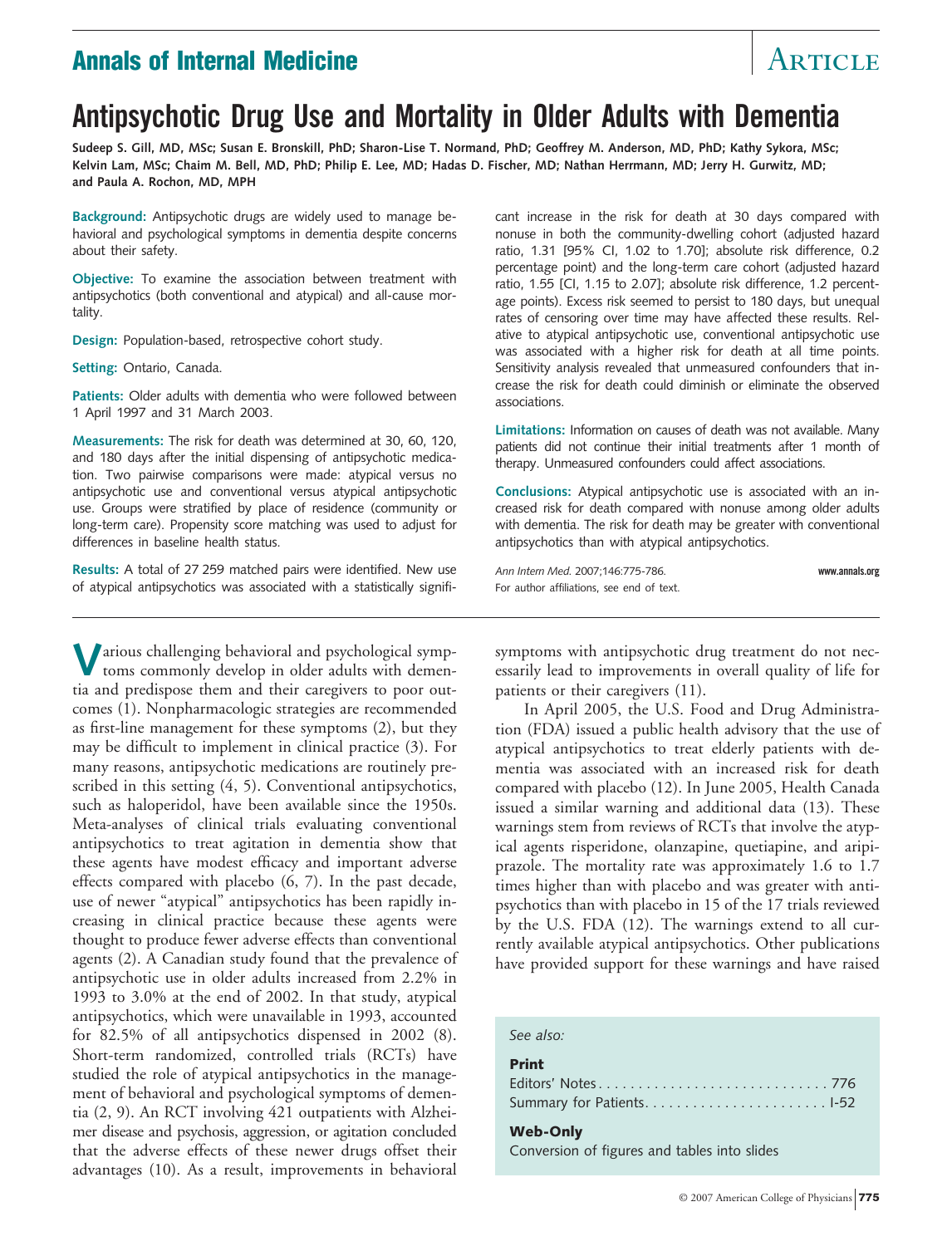### ARTICLE | Antipsychotic Drugs and Death among Patients with Dementia

### **Context**

Recent reports suggest that antipsychotics are associated with increased risk for death in patients with dementia.

### **Contribution**

This large, population-based study from Canada assessed the risk for death after dispensation of antipsychotics in older adults with dementia. New use of antipsychotics compared with nonuse was associated with increased risk for death at 30 days. Conventional agents were associated with higher risks than were atypical agents.

#### **Caution**

Sensitivity analyses showed that unmeasured confounders might diminish or erase observed associations.

### **Implication**

Both conventional and atypical antipsychotics may be associated with an increased risk for death in elderly persons with dementia.

*—The Editors*

further safety concerns about older conventional antipsychotics (14 –16).

Important questions remain unanswered. Although RCTs provide the best evidence of treatment efficacy and harm, the individual RCTs in this case had low event rates. Reliable estimates of the mortality risk were generated only when data were combined by meta-analysis (14). Furthermore, these RCTs were generally short in duration and could not provide information about the long-term effect of antipsychotics on mortality (14, 17). Finally, these trials provide estimates of harm primarily for atypical antipsychotics. Relatively few data are available on harms associated with older conventional antipsychotics. Studies suggest that important differences may exist in the safety profiles of conventional and atypical agents (15, 16, 18, 19).

Using population-based data, we sought to determine the risk for all-cause mortality in older adults with dementia who received atypical antipsychotics, conventional antipsychotics, or no antipsychotic. Because important baseline differences exist among these groups, we used propensity score matching to improve their comparability. We also evaluated the effect of duration of treatment with antipsychotics on the risk for death.

### **METHODS**

### **Data Sources**

Ontario is Canada's most populous province. During our study, Ontario had a population of approximately 12 million people, of whom 1.4 million were 65 years of age or older. A universally funded health program covers nearly all physician services, medications, and hospital services for patients 65 years of age or older in Ontario. Information

from 4 administrative health care databases was linked to develop the study cohort: pharmacy records from the Ontario Drug Benefit program, hospitalization records from the Canadian Institute for Health Information Discharge Abstract Database, physician billing information for inpatient and outpatient services from the Ontario Health Insurance Plan, and basic demographic information and vital statistics from the Registered Persons Database. We used encrypted unique identifiers that are common among databases to link anonymous information on demographic characteristics and health services utilization for patients in our study. Little basic information on patients is missing in these databases. For example, the coding accuracy of drug claims in the Ontario Drug Benefit program database is excellent, with an error rate of only 0.7% (20).

The study was approved by the ethics review board of Sunnybrook and Women's College Health Sciences Centre, Toronto, Ontario, Canada.

### **Dementia Cohort**

We identified a cohort of all Ontario residents 66 years of age or older with a diagnosis of dementia (in the Ontario Health Insurance Plan or Discharge Abstract Database) between 1 April 1997 and 31 March 2002. To focus on antipsychotic drug treatment for behavioral and psychological symptoms of dementia, we excluded patients who had evidence of other psychotic disorders (such as schizophrenia) or were receiving palliative care services. To reduce the potential for selection bias, we studied only new users of antipsychotics and excluded those who had received antipsychotics in the year before cohort entry (21).

### **Exposure to Antipsychotics**

We identified new use of antipsychotics if any agent available through the Ontario Drug Benefit program was dispensed after cohort entry. Cohort entry (that is, the index date) was defined as the date of the first dispensed antipsychotic drug. Available atypical drugs included olanzapine, quetiapine, and risperidone, and available conventional drugs included chlorpromazine, flupenthixol, fluphenazine, haloperidol, loxapine, pericyazine, perphenazine, pimozide, thioridazine, and trifluoperazine. Clozapine was rarely used in Ontario during the study period, and we therefore excluded patients who were receiving this medication. Other atypical antipsychotics (such as aripiprazole and ziprasidone) are not licensed for use in Canada. We decided that exposure to an antipsychotic was discontinued (and we censored follow-up) if the patient did not refill his or her antipsychotic prescription within an interval composed of the days of drug supply plus a grace period of 20%. For example, we censored follow-up for a patient who did not refill his or her 60-day antipsychotic prescription within 72 days. We also censored follow-up for patients who switched from atypical to conventional antipsychotics (or vice versa). However, we continued follow-up for patients who switched from 1 atypical antipsychotic to another, because data suggest no statistically significant dif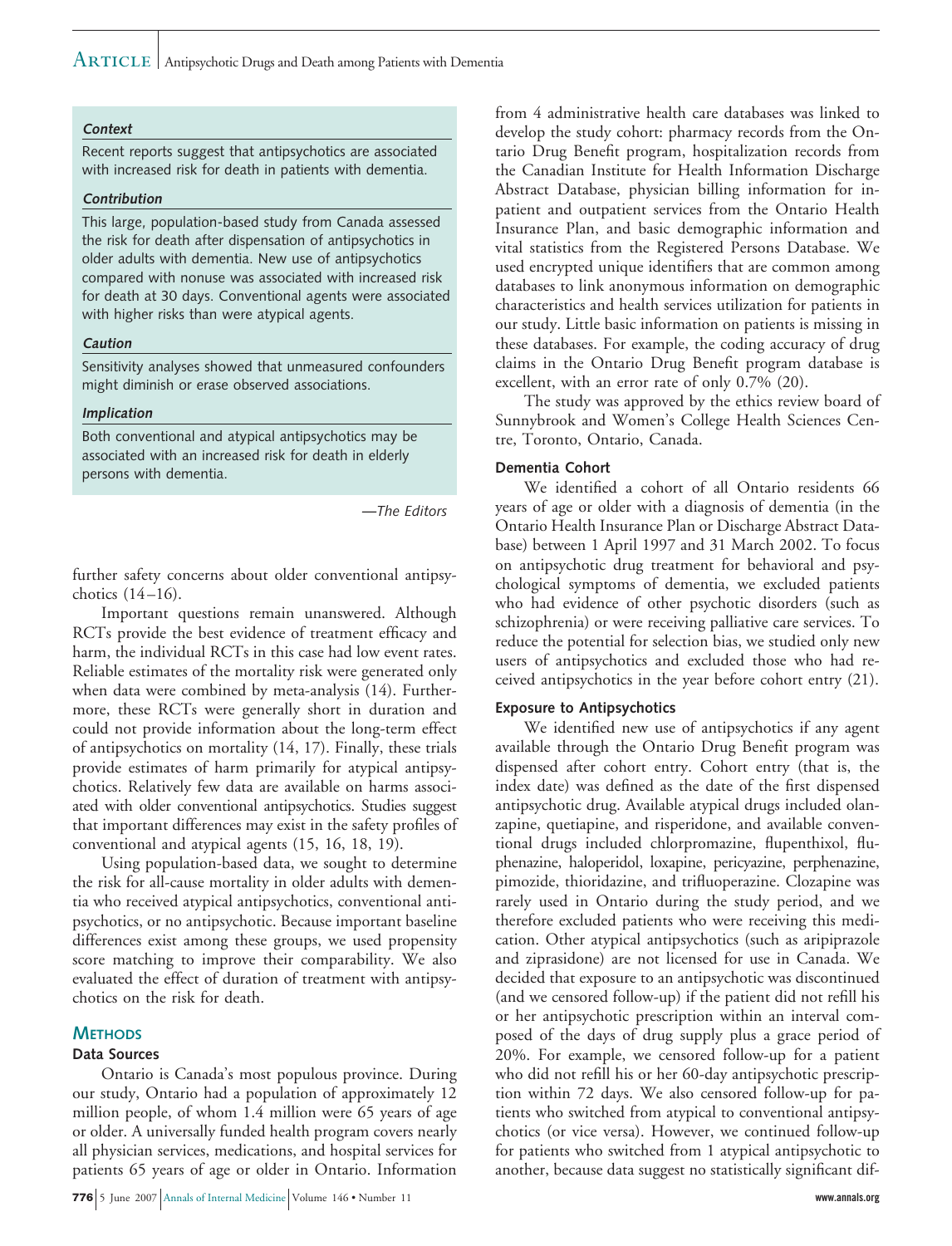ference in the risk for death associated with individual drugs in this class (13, 14, 16). We applied the same rules to conventional antipsychotics.

### **All-Cause Mortality**

The primary outcome was all-cause mortality, as recorded in the Registered Persons Database (for patients who were not hospitalized at the time of death) or the Discharge Abstract Database (for patients who died while hospitalized). To assess the influence of the duration of antipsychotic exposure on the outcome, we evaluated the risk for death at 30, 60, 120, and 180 days after the initial dispensing of antipsychotic medication.

### **Cohort Matching**

We stratified the dementia cohort to support separate analyses among persons living in the community and those residing in long-term care at cohort entry. Studies have demonstrated that rates of antipsychotic prescribing are substantial among older adults newly admitted to longterm care facilities (4). Furthermore, long-term care residents typically carry a greater burden of comorbid disease and are more vulnerable to adverse drug events than are their counterparts in the community (22, 23).

Our first objective was to determine the risk for death among older adults with dementia who received atypical antipsychotics compared with those who were not exposed to any antipsychotic. Because antipsychotic use was not randomly assigned in the study cohorts, we addressed potential confounding and selection biases by developing a propensity score for antipsychotic use. We then applied this score to match users of atypical antipsychotics with nonusers in the dementia cohort. The rationale and methods underlying the use of a propensity score for a proposed

#### *Table 1.* **Characteristics of Atypical Antipsychotic Users and Nonusers**

| Characteristic                                 | Community-Dwelling Cohort (9100 Matched Pairs) |                      | Long-Term Care Cohort (4036 Matched Pairs) |                      |
|------------------------------------------------|------------------------------------------------|----------------------|--------------------------------------------|----------------------|
|                                                | Atypical Antipsychotic Use                     | No Antipsychotic Use | Atypical Antipsychotic Use                 | No Antipsychotic Use |
| Mean age (SD), y                               | 81.4(6.8)                                      | 81.7(7.1)            | 85.0(7.1)                                  | 85.0 (7.8)           |
| Men, $n$ $(\%)$                                | 3462 (38.0)                                    | 3508 (38.5)          | 1132 (28.0)                                | 1118 (27.7)          |
| Low income status, $n$ (%)                     | 3018 (33.2)                                    | 3033 (33.3)          | 1177 (29.2)                                | 1162 (28.8)          |
| Medical history, $n$ (%)*                      |                                                |                      |                                            |                      |
| Myocardial infarction                          | 675(7.4)                                       | 791 (8.7)            | 215(5.3)                                   | 262(6.5)             |
| Congestive heart failure                       | 817 (9.0)                                      | 955 (10.5)           | 428 (10.6)                                 | 510 (12.6)           |
| Peripheral vascular disease                    | 220(2.4)                                       | 268(2.9)             | 96(2.4)                                    | 105(2.6)             |
| Cerebrovascular disease                        | 1047 (11.5)                                    | 1201 (13.2)          | 651 (16.1)                                 | 742 (18.4)           |
| Chronic pulmonary disease                      | 771 (8.5)                                      | 877 (9.6)            | 361 (8.9)                                  | 409 (10.1)           |
| Connective tissue disease                      | 93 (1.0)                                       | 110(1.2)             | 41(1.0)                                    | 42 (1.0)             |
| Ulcer disease                                  | 136(1.5)                                       | 147(1.6)             | 69(1.7)                                    | 78 (1.9)             |
| Mild liver disease                             | 19(0.2)                                        | 20(0.2)              | 10(0.2)                                    | 9(0.2)               |
| <b>Diabetes</b>                                | 728 (8.0)                                      | 826 (9.1)            | 335 (8.3)                                  | 386 (9.6)            |
| Diabetes with end-organ damage                 | 74 (0.8)                                       | 96(1.1)              | 38 (0.9)                                   | 47 (1.2)             |
| Hemiplegia or paraplegia                       | 88 (1.0)                                       | 101(1.1)             | 106(2.6)                                   | 126(3.1)             |
| Moderate or severe renal disease               | 150(1.6)                                       | 190(2.1)             | 62(1.5)                                    | 82 (2.0)             |
| Primary cancer                                 | 393 (4.3)                                      | 456(5.0)             | 146(3.6)                                   | 154(3.8)             |
| Moderate or severe liver disease               | 13(0.1)                                        | 20(0.2)              | 6(0.1)                                     | 5(0.1)               |
| Metastatic cancer                              | 83 (0.9)                                       | 101(1.1)             | 26(0.6)                                    | 34(0.8)              |
| Markers of dementia severity, n (%)            |                                                |                      |                                            |                      |
| Urinary incontinence                           | 681 (7.5)                                      | 732 (8.0)            | 242(6.0)                                   | 255(6.3)             |
| Fecal incontinence                             | 25(0.3)                                        | 31(0.3)              | 16(0.4)                                    | 19(0.5)              |
| Hospitalization with falls in the past year    | 127(1.4)                                       | 192(2.1)             | 15(0.4)                                    | 16(0.4)              |
| Hospitalization with delirium in the past year | 255(2.8)                                       | 312(3.4)             | 20(0.5)                                    | 22(0.5)              |
|                                                |                                                |                      |                                            |                      |
| Medications, n (%)+                            |                                                |                      |                                            |                      |
| Antidepressants                                | 2782 (30.6)                                    | 2788 (30.6)          | 1234 (30.6)                                | 1200 (29.7)          |
| Benzodiazepines                                | 2829 (31.1)                                    | 2940 (32.3)          | 1565 (38.8)                                | 1537 (38.1)          |
| Cholinesterase inhibitors                      | 1663 (18.3)                                    | 1494 (16.4)          | 31(0.8)                                    | 22(0.5)              |
| Anticonvulsants                                | 273(3.0)                                       | 264(2.9)             | 259(6.4)                                   | 276 (6.8)            |
| Mean number of medical contacts (SD)#          |                                                |                      |                                            |                      |
| Any physician contact                          | 26.0(23.8)                                     | 28.8 (24.0)          | 37.6 (26.8)                                | 38.8 (26.8)          |
| Psychiatrist                                   | 0.6(2.6)                                       | 0.5(2.6)             | 0.2(1.0)                                   | 0.2(1.3)             |
| Neurologist                                    | 0.6(2.2)                                       | 0.7(2.1)             | 0.2(2.1)                                   | 0.2(1.4)             |
| Geriatrician                                   | 0.6(2.3)                                       | 0.6(2.8)             | 0.2(1.9)                                   | 0.2(2.2)             |

\* Conditions recorded during inpatient stays in the past 5 years.

† Medications dispensed in the 120 days before the index date.

‡ The mean number of consultations with any physician or specialists in the past year.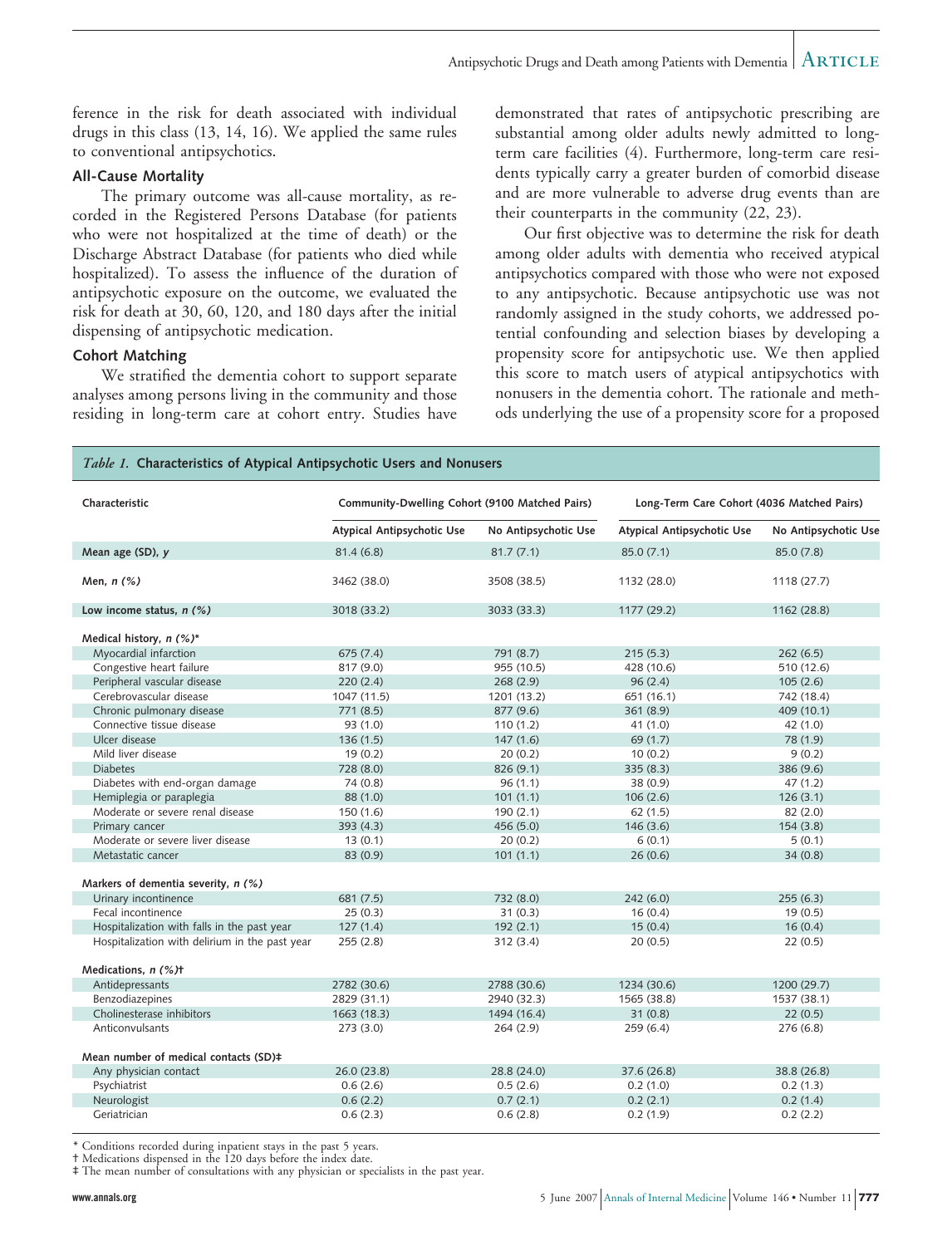## ARTICLE | Antipsychotic Drugs and Death among Patients with Dementia

### *Table 2.* **Characteristics of Conventional Antipsychotic Users and Atypical Antipsychotic Users**

| Characteristic                                    |                                   | <b>Community-Dwelling Cohort</b><br>(6888 Matched Pairs) | Long-Term Care Cohort<br>(7235 Matched Pairs) |                               |  |
|---------------------------------------------------|-----------------------------------|----------------------------------------------------------|-----------------------------------------------|-------------------------------|--|
|                                                   | Conventional<br>Antipsychotic Use | Atypical<br>Antipsychotic Use                            | Conventional<br>Antipsychotic Use             | Atypical<br>Antipsychotic Use |  |
| Mean age (SD), y                                  | 81.8(7.0)                         | 81.8(6.9)                                                | 84.2 (7.1)                                    | 84.3 (7.0)                    |  |
| Men, $n$ $(\%)$                                   | 2740 (39.8)                       | 2698 (39.2)                                              | 2516 (34.8)                                   | 2423 (33.5)                   |  |
| Low income status, $n$ (%)                        | 2509 (36.4)                       | 2435 (35.4)                                              | 3114 (43.0)                                   | 3111 (43.0)                   |  |
|                                                   |                                   |                                                          |                                               |                               |  |
| Medical history, $n$ (%)*                         |                                   |                                                          |                                               |                               |  |
| Myocardial infarction<br>Congestive heart failure | 560(8.1)                          | 575(8.3)<br>749 (10.9)                                   | 545(7.5)                                      | 590 (8.2)                     |  |
| Peripheral vascular disease                       | 744 (10.8)                        | 202(2.9)                                                 | 926 (12.8)                                    | 972 (13.4)                    |  |
| Cerebrovascular disease                           | 208(3.0)<br>912 (13.2)            | 940 (13.6)                                               | 234(3.2)<br>1387 (19.2)                       | 244 (3.4)<br>1436 (19.8)      |  |
| Chronic pulmonary disease                         | 672(9.8)                          | 681 (9.9)                                                | 777 (10.7)                                    | 847 (11.7)                    |  |
| Connective tissue disease                         | 72 (1.0)                          | 72 (1.0)                                                 | 86(1.2)                                       | 83(1.1)                       |  |
| Ulcer disease                                     | 130 (1.9)                         | 119(1.7)                                                 | 155(2.1)                                      | 167(2.3)                      |  |
| Mild liver disease                                | 22(0.3)                           | 19(0.3)                                                  | 28(0.4)                                       | 24(0.3)                       |  |
| <b>Diabetes</b>                                   | 633(9.2)                          | 625(9.1)                                                 | 709 (9.8)                                     | 738 (10.2)                    |  |
| Diabetes with end-organ damage                    | 67(1.0)                           | 67(1.0)                                                  | 103(1.4)                                      | 104(1.4)                      |  |
| Hemiplegia or paraplegia                          | 66 (1.0)                          | 77(1.1)                                                  | 186(2.6)                                      | 204(2.8)                      |  |
| Moderate or severe renal disease                  | 145(2.1)                          | 137(2.0)                                                 | 211(2.9)                                      | 213(2.9)                      |  |
| Primary cancer                                    | 388 (5.6)                         | 367(5.3)                                                 | 347(4.8)                                      | 333 (4.6)                     |  |
| Moderate or severe liver disease                  | 16(0.2)                           | 13(0.2)                                                  | 16(0.2)                                       | 18(0.2)                       |  |
| Metastatic cancer                                 | 99 (1.4)                          | 80(1.2)                                                  | 85(1.2)                                       | 78(1.1)                       |  |
|                                                   |                                   |                                                          |                                               |                               |  |
| Markers of dementia severity, n (%)               |                                   |                                                          |                                               |                               |  |
| Urinary incontinence                              | 442 (6.4)                         | 464(6.7)                                                 | 508 (7.0)                                     | 574 (7.9)                     |  |
| Fecal incontinence                                | 17(0.2)                           | 20(0.3)                                                  | 35(0.5)                                       | 48 (0.7)                      |  |
| Hospitalization with falls in the past year       | 92(1.3)                           | 102(1.5)                                                 | 92(1.3)                                       | 94(1.3)                       |  |
| Hospitalization with delirium in the past year    | 268(3.9)                          | 297 (4.3)                                                | 190(2.6)                                      | 244 (3.4)                     |  |
|                                                   |                                   |                                                          |                                               |                               |  |
| Medications. $n$ (%) <sup>+</sup>                 |                                   |                                                          |                                               |                               |  |
| Antidepressants                                   | 1735 (25.2)                       | 1856 (26.9)                                              | 2234 (30.9)                                   | 2455 (33.9)                   |  |
| Benzodiazepines                                   | 2380 (34.6)                       | 2359 (34.2)                                              | 3597 (49.7)                                   | 3594 (49.7)                   |  |
| Cholinesterase inhibitors                         | 254(3.7)                          | 256(3.7)                                                 | 132(1.8)                                      | 134(1.9)                      |  |
| Anticonvulsants                                   | 254(3.7)                          | 241 (3.5)                                                | 402 (5.6)                                     | 399 (5.5)                     |  |
| Mean number of medical contacts (SD)#             |                                   |                                                          |                                               |                               |  |
| Any physician                                     | 27.6(26.6)                        | 28.0 (25.9)                                              | 42.2(31.7)                                    | 43.3 (30.5)                   |  |
| Psychiatrist                                      | 0.6(3.0)                          | 0.7(3.2)                                                 | 0.7(4.3)                                      | 0.8(4.7)                      |  |
| Neurologist                                       | 0.5(2.2)                          | 0.6(2.4)                                                 | 0.5(2.7)                                      | 0.5(3.2)                      |  |
| Geriatrician                                      | 0.4(2.0)                          | 0.4(1.8)                                                 | 0.4(3.0)                                      | 0.6(3.1)                      |  |
|                                                   |                                   |                                                          |                                               |                               |  |

\* Conditions recorded during inpatient stays in the past 5 years.

† Medications dispensed in the 120 days before the index date.

‡ The mean number of consultations with any physician or specialists in the past year.

causal exposure variable are described elsewhere (24). Recent studies provide guidance on the selection of variables to include in the propensity score (25, 26). We developed a logistic regression model by using 42 covariates describing patient characteristics. **Tables 1** and **2** list many of the characteristics included in the propensity score.

After a structured and iterative assessment of the balance of measured covariates between atypical antipsychotic users and nonusers, we applied additional forced matching to a variable indicating the presence of a hospitalization in the 90 days before cohort entry. This variable was thought to be an important predictor of new antipsychotic use and was not well balanced between groups in the propensity score. Using the resulting predicted probabilities as propensity scores, we matched each atypical antipsychotic user

**778** 5 June 2007 Annals of Internal Medicine Volume 146 • Number 11 **www.annals.org**

with a nonuser by utilizing a caliper width (that is, interval for successful match) of 0.6 of the SD of the log odds of the propensity score. This method has been demonstrated to remove approximately 90% of the bias from measured confounders (27). These steps were completed separately for each stratum (community-dwelling older adults compared with long-term care residents), resulting in 2 groups of matched pairs.

Our second objective was to determine the risk for death with conventional antipsychotic use compared with atypical antipsychotic use. We repeated the propensity score–matching process to create matched cohorts of new users of conventional and atypical antipsychotics. We stratified analyses to examine older adults residing in the community and in long-term care separately. We developed 4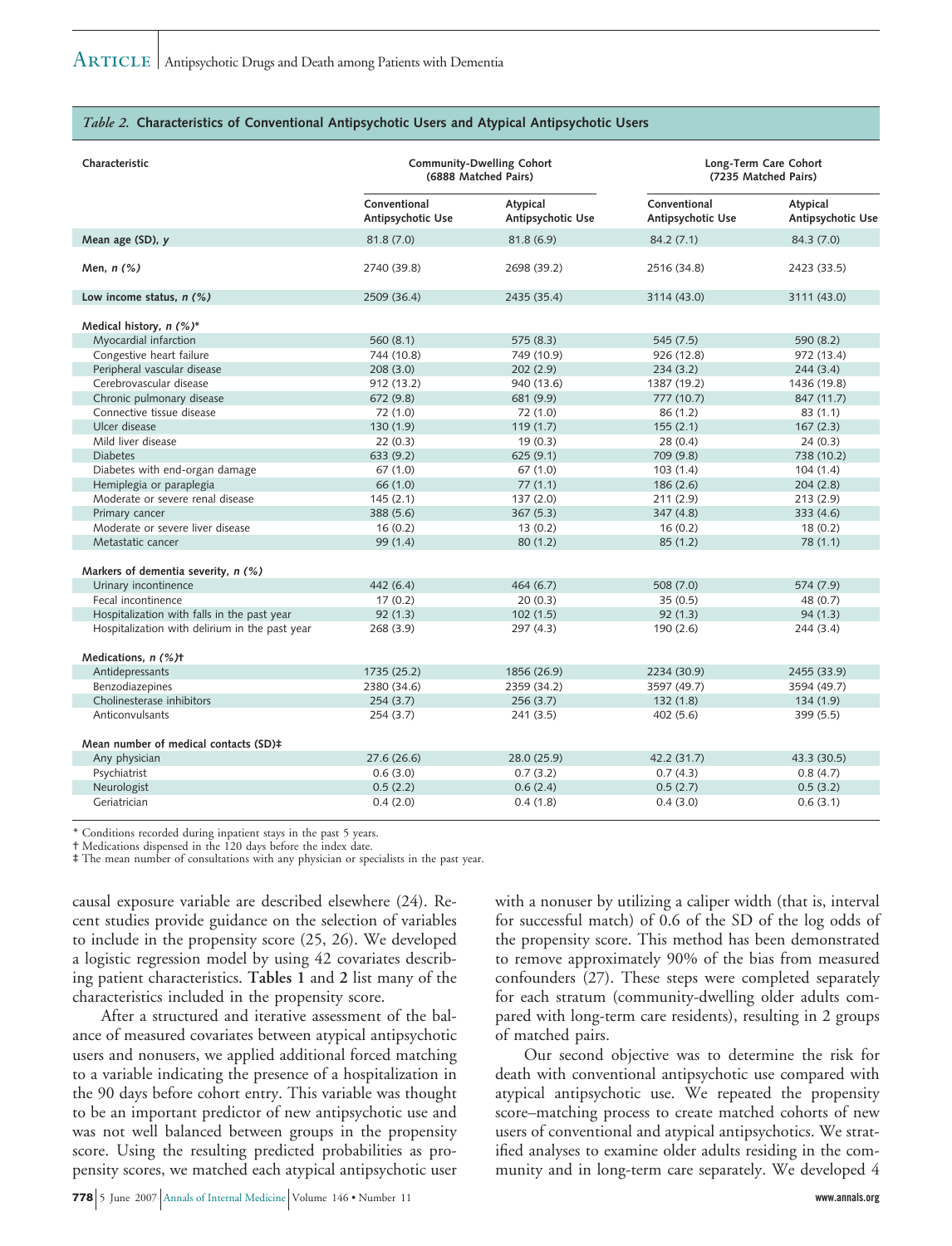models, 1 for each of 2 drug use comparisons (atypical antipsychotic use vs. nonuse and conventional vs. atypical antipsychotic use) within each of 2 residential settings (community and long-term care).

We used a "greedy matching" algorithm (available at www2.sas.com/proceedings/sugi26/p214-26.pdf) to match new users of atypical antipsychotics to nonusers and new users of conventional antipsychotics to new users of atypical antipsychotics. Atypical antipsychotic users were eligible for both comparisons. We matched only patients with an adequate match as defined earlier and sacrificed completeness of matching for accuracy of matching.

### **Statistical Analysis**

To examine the effects of antipsychotic use on mortality, we first examined absolute risk differences in cumulative mortality rates. We estimated 95% CIs for the absolute risk differences by using bootstrap methods with matched pairs repeated 1000 times. We then conducted survival analysis by using Cox proportional hazards models on our 4 matched cohorts. To address possible residual confounding after the matching process, we performed traditional risk adjustment with covariates that strongly influence mortality (28). The covariates in our models were age, sex, and dichotomous variables for the individual medical

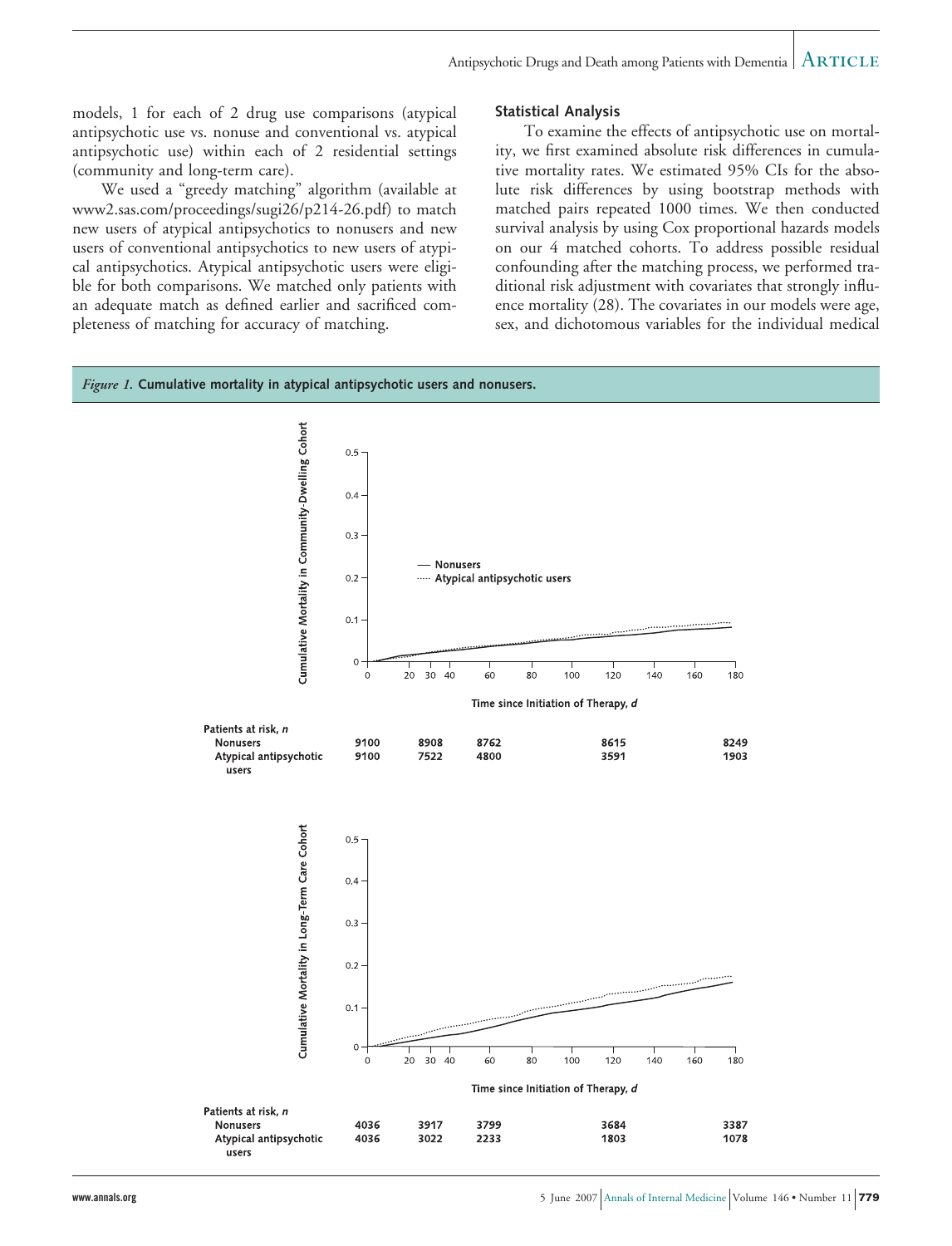| Comparison                                               | Cumulative Event Rate. %          |                                  |                                      | <b>Absolute Risk Difference</b><br>(95% CI), percentage points* |
|----------------------------------------------------------|-----------------------------------|----------------------------------|--------------------------------------|-----------------------------------------------------------------|
|                                                          | No<br>Antipsychotic<br><b>Use</b> | Atypical<br>Antipsychotic<br>Use | Conventional<br>Antipsychotic<br>Use |                                                                 |
| Atypical antipsychotic vs. no antipsychotic use at 30 d  |                                   |                                  |                                      |                                                                 |
| Community-dwelling cohort                                | 1.9                               | 2.1                              |                                      | $0.2$ (-0.3 to 0.6)                                             |
| Long-term care cohort                                    | 2.7                               | 3.9                              |                                      | 1.2 (0.5 to $2.0$ )                                             |
| Conventional vs. atypical antipsychotic use at 30 d      |                                   |                                  |                                      |                                                                 |
| Community-dwelling cohort                                |                                   | 2.5                              | 3.7                                  | $1.1$ (0.5 to 1.8)                                              |
| Long-term care cohort                                    |                                   | 4.7                              | 5.8                                  | 1.1(0.3 to 1.9)                                                 |
| Atypical antipsychotic vs. no antipsychotic use at 180 d |                                   |                                  |                                      |                                                                 |
| Community-dwelling cohort                                | 8.0                               | 9.0                              | -                                    | $1.1$ (0.1 to 2.1)                                              |
| Long-term care cohort                                    | 15.1                              | 16.6                             | -                                    | $1.5$ (-0.5 to 3.4)                                             |
| Conventional vs. atypical antipsychotic use at 180 d     |                                   |                                  |                                      |                                                                 |
| Community-dwelling cohort                                | $\overline{\phantom{0}}$          | 10.7                             | 13.3                                 | $2.6(0.5 \text{ to } 4.5)$                                      |
| Long-term care cohort                                    |                                   | 17.8                             | 20.0                                 | $2.2$ (0.0 to 4.4)                                              |

### *Table 3.* **Crude Event Rates and Absolute Risk Differences for Mortality at 30 and 180 Days**

\* The 95% CIs were estimated by using resampling methods (bootstrapping pairs of matched observations, with 1000 iterations).

conditions included in the Charlson comorbidity index (acute myocardial infarction, congestive heart failure, peripheral vascular disease, cerebrovascular disease, chronic pulmonary disease, connective tissue disease, ulcer disease, mild liver disease, diabetes [with and without end-organ damage], hemiplegia or paraplegia, moderate or severe renal disease, primary cancer, moderate or severe liver disease, and metastatic cancer) (29). Analyses involved stratified Cox proportional hazards models using the STRATA option of the PROC PHREG procedure in SAS, version 9.1 (SAS Institute, Inc., Cary, North Carolina), to account for the matched pair design. We ran separate models for the 30-, 60-, 120-, and 180-day end points. We confirmed the proportional hazards assumption for all models by using an interaction term between the independent variable and time. Because the *P* value for the term was greater than 0.05 for all comparisons, we concluded that the assumption of proportional hazards was satisfied.

Although propensity score matching helps to balance groups on measured covariates, our study is observational, and unknown or unmeasured confounders may influence the results. As other investigators have done (30, 31), we conducted sensitivity analyses to investigate the potential effects of unmeasured confounders on the observed associations. Our sensitivity analyses investigated the effects of a hypothetical binary confounder on the observed hazard ratios for 2 comparisons in community-dwelling patients: the 30-day outcome for atypical antipsychotic use compared with no antipsychotic use, and the 30-day outcome for conventional antipsychotic use compared with atypical antipsychotic use. We varied the prevalence of the hypothetical unmeasured confounder in the 2 comparison groups, as well as the relative hazard of death associated with this unmeasured confounder.

### **Role of the Funding Source**

The Canadian Institutes for Health Research funded the study. The funding source had no role in the design, conduct, or reporting of the study or in the decision to submit the manuscript for publication.

### **RESULTS**

### **Matching Process and Patient Characteristics**

For the comparison of atypical antipsychotic use with nonuse, we identified 9100 matched pairs of communitydwelling older adults and 4036 matched pairs of long-term care residents. For the comparison of conventional with atypical antipsychotic use, we identified 6888 matched pairs of community-dwelling older adults and 7235 matched pairs of long-term care residents. Thus, the study included data on 27 259 propensity score–matched pairs. The matching process produced excellent balance for covariates in the propensity score (**Tables 1** and **2**). The standardized differences for these comparisons were nearly all less than 10%. No value was missing for demographic data or data used to construct the covariates (all analysis variables were mandatory fields in our administrative databases). In the community-dwelling cohort, atypical antipsychotic users started treatment with risperidone (75.2%), olanzapine (19.6%), and quetiapine (5.2%) and conventional antipsychotic users started treatment with haloperidol (60.2%), loxapine (17.9%), thioridazine (10.3%), chlorpromazine (5.8%), and perphenazine (3.5%). The breakdown of antipsychotic use was similar in the longterm care cohort.

In all comparisons, matches were limited by the smaller of the 2 comparison groups. In the comparison of atypical antipsychotic use with nonuse, the matched pairs of community-dwelling older adults and long-term care residents repre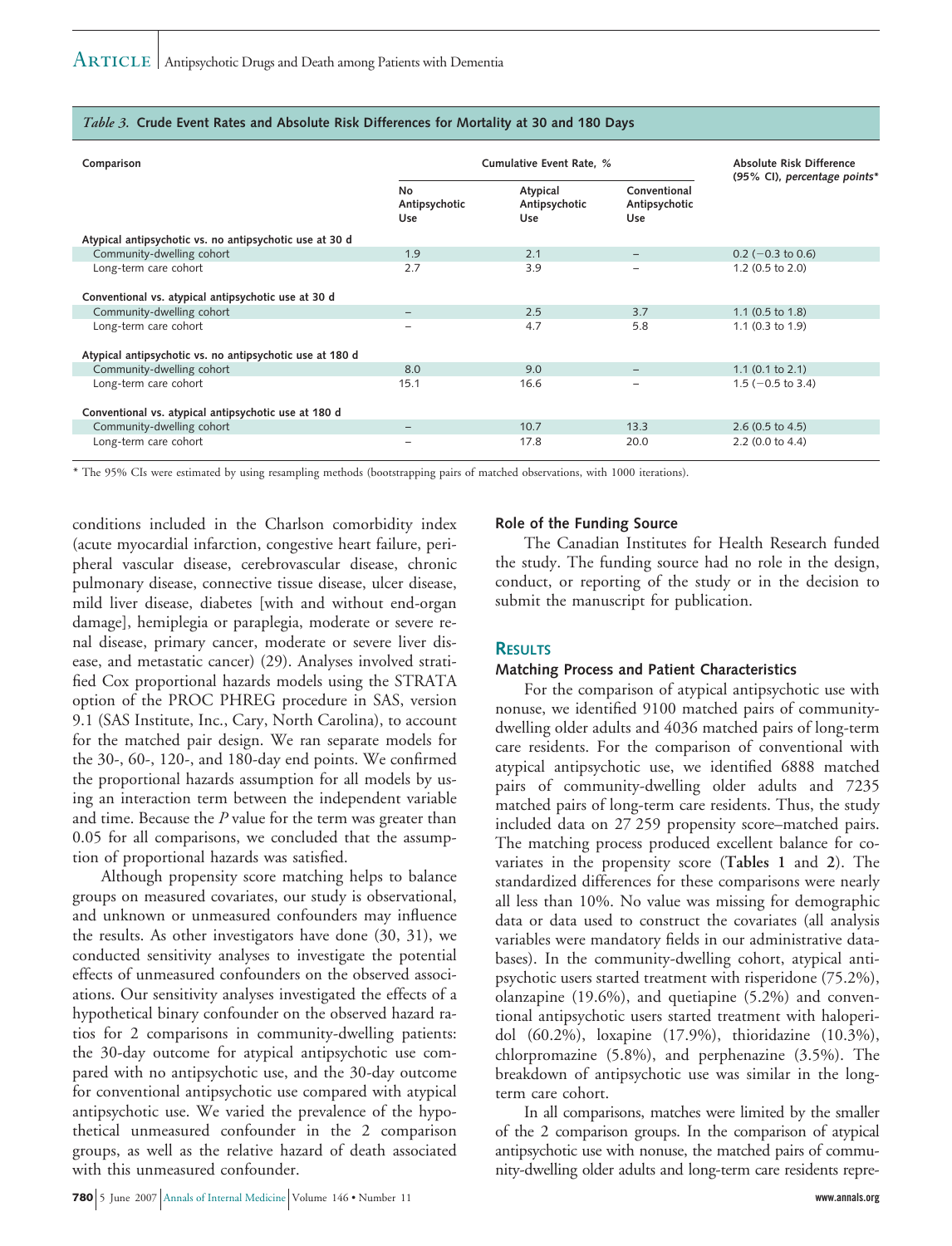sented 96% and 48% of eligible atypical antipsychotic users, respectively. The lower match rate in the long-term care cohort reflects the smaller pool of nonusers available in this setting, because recently institutionalized people with dementia are frequently exposed to antipsychotics (4). In the comparison of conventional with atypical antipsychotic use, the matched pairs of community-dwelling older adults and longterm care residents represented 95% and 92% of eligible conventional antipsychotic users, respectively. To support the appropriateness of excluding patients for whom we could not find adequate matches, we examined the characteristics of unmatched atypical antipsychotic users. Compared with matched patients, unmatched patients were younger, were more likely to be male, were more likely to have had recent hospitalizations with delirium and investigations (such as computed tomography of the head), and had more physician and hospital visits. Those differences in the demographic profile and health services utilization of unmatched and matched atypical antipsychotic users were all statistically significant.

### **Atypical Antipsychotic Use versus Nonuse**

**Figure 1** plots cumulative mortality for atypical antipsychotic use and nonuse. **Table 3** shows crude event rates and absolute risk differences for mortality at 30 and 180 days. The number of patients at risk decreased over time in an unequal manner. We were concerned that this might represent informative censoring. We therefore examined the characteristics of the remaining patients at 60 days and found that they stayed well balanced despite the unequal rates of censoring. New use of atypical antipsychotic medications was associated with a statistically significant increase in the risk for death at 30 days compared with nonuse in both the community-dwelling cohort (adjusted hazard ratio, 1.31 [95% CI, 1.02 to 1.70]; absolute risk difference, 0.2 percentage point) and the long-term care cohort (adjusted hazard ratio, 1.55 [CI, 1.15 to 2.07]; absolute risk difference, 1.2 percentage points). The risk for death associated with atypical antipsychotic use persisted to

180 days in both cohorts (**Tables 3** and **4**). Although the hazard ratios for mortality in the long-term care cohort were similar to those in the community-dwelling cohort, cumulative mortality was almost twice as high among longterm care residents (**Figure 1**).

### **Conventional versus Atypical Antipsychotic Use**

As shown in **Figure 2**, use of conventional antipsychotics was associated with an even greater risk for death than that observed with atypical antipsychotic use. This risk was evident at 30 days: The adjusted hazard ratio was 1.55 (CI, 1.19 to 2.02) for the community-dwelling cohort and 1.26 (CI, 1.04 to 1.53) for the long-term care cohort (adjusted risk difference for both groups, 1.1 percentage points). The risk again persisted to 180 days (adjusted hazard ratio, 1.23 [CI, 1.00 to 1.50]; absolute risk difference, 2.6 percentage points and 1.27 [CI, 1.09 to 1.48]; absolute risk difference, 2.2 percentage points, respectively) (**Tables 3** and **5**).

### **Sensitivity Analyses**

Sensitivity analyses for 30-day outcomes with atypical antipsychotic use compared with nonuse found that an unmeasured confounder that increased mortality could statistically significantly diminish the observed relationship between use of atypical antipsychotics and death (**Table 6**). For example, if the unmeasured confounder was associated with a moderate increase in mortality (bivariate hazard ratio, 1.5), the association between atypical antipsychotic use and death was no longer statistically significant regardless of the prevalence of the unmeasured confounder in the 2 groups. On the other hand, an unmeasured confounder would need to be more strongly associated with mortality to reduce the link between conventional antipsychotic use and death at 30 days in the comparison of conventional and atypical antipsychotic use (**Table 6**). For example, the hazard ratio for death with conventional antipsychotic use loses statistical significance only when the unmeasured confounder has a bivariate hazard ratio of at least 2.0 and is

| Time after Initiating Therapy | Community-Dwelling Cohort (9100 Matched Pairs) |                      | Long-Term Care Cohort (4036 Matched Pairs) |                      |
|-------------------------------|------------------------------------------------|----------------------|--------------------------------------------|----------------------|
|                               | Atypical Antipsychotic Use                     | No Antipsychotic Use | Atypical Antipsychotic Use                 | No Antipsychotic Use |
| Univariate analysis           |                                                |                      |                                            |                      |
| 30 <sub>d</sub>               | $1.13(0.91 - 1.40)$                            | 1.00                 | $1.43(1.10-1.86)$                          | 1.00                 |
| 60 d                          | $1.15(0.97 - 1.37)$                            | 1.00                 | $1.31(1.07 - 1.60)$                        | 1.00                 |
| 120d                          | $1.16(1.00 - 1.34)$                            | 1.00                 | $1.22(1.04 - 1.44)$                        | 1.00                 |
| 180d                          | 1.13 (0.98-1.29)                               | 1.00                 | $1.17(1.01 - 1.37)$                        | 1.00                 |
| Multivariate analysis         |                                                |                      |                                            |                      |
| 30d                           | $1.31(1.02 - 1.70)$                            | 1.00                 | $1.55(1.15 - 2.07)$                        | 1.00                 |
| 60 d                          | $1.29(1.05 - 1.59)$                            | 1.00                 | $1.32(1.06 - 1.65)$                        | 1.00                 |
| 120d                          | $1.32(1.11 - 1.57)$                            | 1.00                 | $1.27(1.06 - 1.52)$                        | 1.00                 |
| 180 d                         | $1.32(1.12 - 1.54)$                            | 1.00                 | $1.23(1.05 - 1.45)$                        | 1.00                 |

*Table 4.* **Hazard Ratios (95% CIs) for Mortality Associated with New Use of Atypical Antipsychotics Compared with Nonuse\***

\* All analyses involved stratified Cox proportional hazards models to account for the matched pair design. Univariate analyses were based on the matched cohorts without further risk adjustment. Multivariate analyses were adjusted for age, sex, and the presence of Charlson comorbidity variables (myocardial infarction, congestive heart failure, peripheral vascular disease, cerebrovascular disease, chronic pulmonary disease, connective tissue disease, ulcer disease, mild liver disease, diabetes without end-organ damage, diabetes with end-organ damage, hemiplegia or paraplegia, moderate or severe renal disease, primary cancer, moderate or severe liver disease, and metastatic cancer).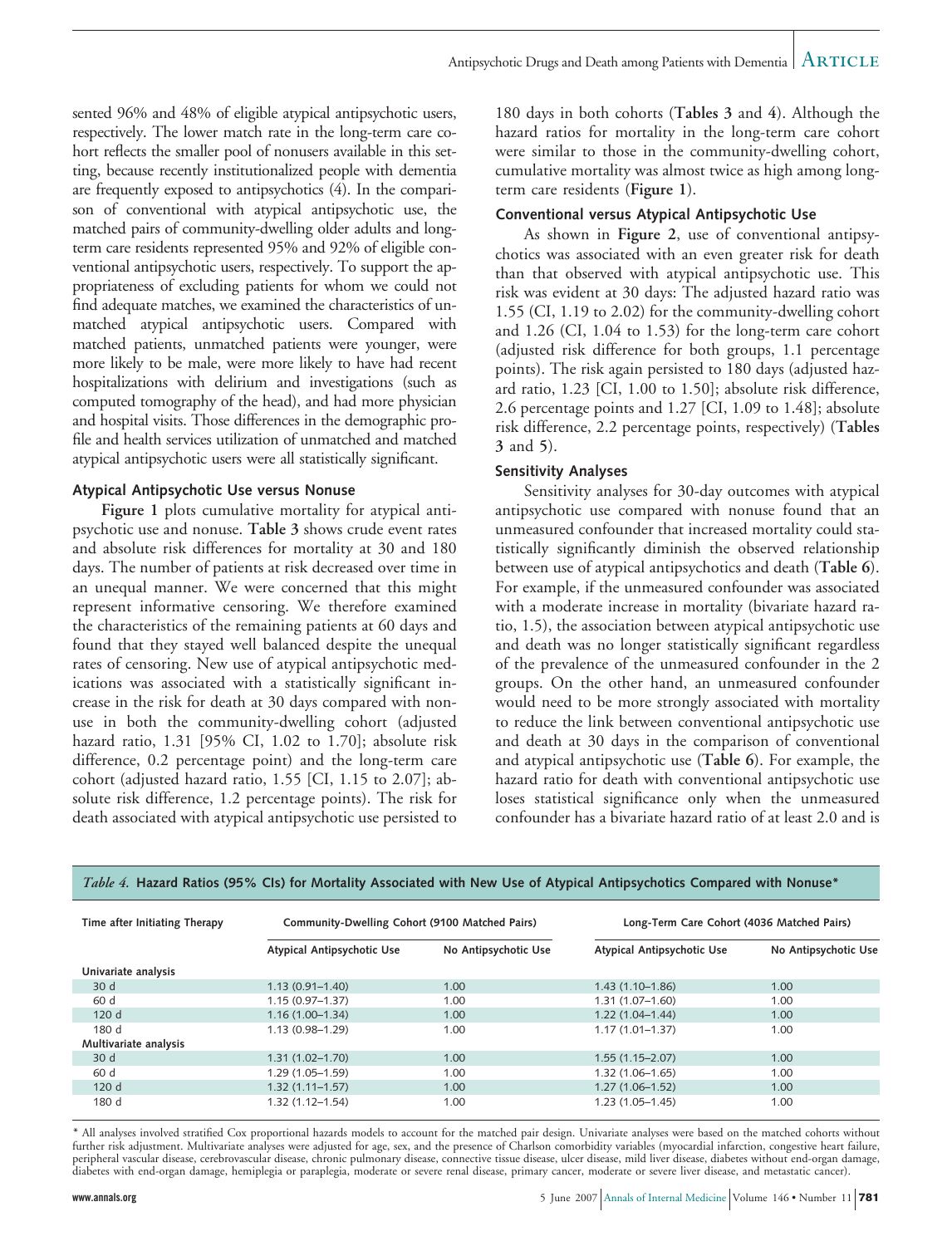### $\rm ARTICLE$  | Antipsychotic Drugs and Death among Patients with Dementia

*Figure 2.* **Cumulative mortality in conventional antipsychotic users and atypical antipsychotic users.**



very unevenly distributed (that is, 30% prevalence among atypical antipsychotic users and 60% prevalence among conventional antipsychotic users).

### **DISCUSSION**

Our study provides further evidence that use of atypical antipsychotics is associated with a small but significant increase in mortality among older adults with dementia. In addition, the risk for death associated with antipsychotics is apparent after as little as 1 month of use and may persist for 6 months. Finally, these data provide independent confirmation of reports that use of conventional antipsychotics confers an even greater risk for death than does use of atypical antipsychotics (15, 18).

Our population-based, matched cohort study includes 5 times as many atypical antipsychotic users and nonusers as that in a meta-analysis of RCTs (14), includes many conventional antipsychotic users (a group for whom few data from RCTs exist), and provides follow-up data to 6 months. Our results complement and extend the findings of studies that examined the relationship between antipsychotic exposure and death in different patient samples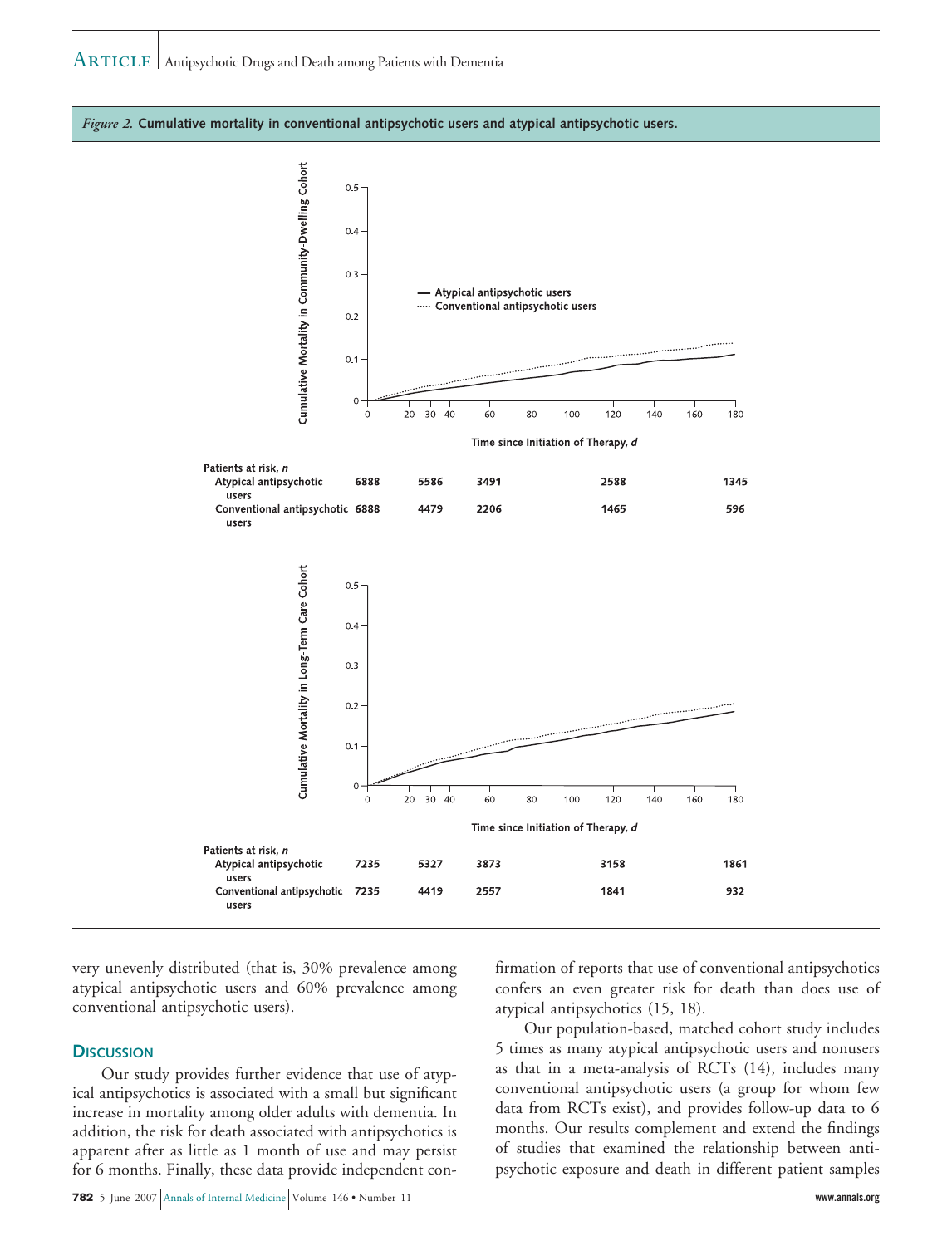(14 –16, 18, 19, 32–37). The meta-analysis by Schneider and colleagues (14) includes 15 RCTs that evaluated several atypical antipsychotics in the short-term management of neuropsychiatric symptoms of dementia. Our results are consistent with that meta-analysis and provide further insight in a nontrial population with longer follow-up and greater exposure to conventional antipsychotics. Wang and colleagues (15) used U.S. administrative data to compare the risk for death among new users of conventional and atypical antipsychotics. They used various sophisticated observational study techniques to address potential confounding factors. Similar to our results, Wang and colleagues (15) found that conventional antipsychotics were associated with a statistically significantly higher risk for death at all intervals up to 180 days after treatment initiation. In the first 180 days of use, the absolute event rates were dramatic: 17.9% of patients who began using conventional antipsychotics and 14.6% of patients who began using atypical antipsychotics died (15).

The potential causes of death associated with antipsychotic use merit consideration. We did not have information on the proximate causes of death for all patients (38, 39). Nonetheless, several plausible mechanisms can be proposed. First, antipsychotics may prolong the QT interval, predisposing patients to arrhythmias and sudden cardiac death (40 – 46). Second, sedation and accelerated cognitive decline brought on by exposure to antipsychotics may increase the risk for aspiration syndromes and choking (47– 49). Aspiration pneumonia is an important cause of death among people with dementia (38). Third, several studies have found a link between atypical antipsychotic use and venous thromboembolism (50, 51); therefore, pulmonary embolism may be an underrecognized cause of sudden death in these patients. Fourth, a risk for cerebrovascular events may be associated with antipsychotic use, although this risk has been questioned (52, 53). Finally, antipsychotics may contribute to events that are not initially recognized as the first step in a sequence that promotes premature death, such as falls leading to hip fractures (54). Although details are limited, deaths in the RCTs seem to have been primarily related to cardiac arrhythmias and aspiration pneumonia (12). A review of the RCTs that evaluated olanzapine supports these proposed mechanisms of harm (16).

These results have important implications for clinical practice. First, conventional antipsychotics seem to be associated with a higher risk for death than are atypical antipsychotics (15, 18). Second, the estimated mortality rate among study participants was high, especially in the longterm care setting (as one might expect among vulnerable older adults with dementia) (55). Despite these high mortality rates, we can still detect excess mortality associated with exposure to antipsychotics. In the U.S. FDA and Health Canada reviews (12, 13), the risk for death seemed to be a class effect with all atypical antipsychotics studied, and 2 meta-analyses confirmed these findings (14, 16). Thus, switching between individual atypical antipsychotics in an attempt to modify the risk for death cannot be recommended. Finally, and perhaps most complex, the role of atypical antipsychotics in the management of behavioral and psychological symptoms of dementia must be carefully reviewed (56, 57). Rabins and Lyketsos (17) suggest an approach that limits the use of these drugs to situations in which "there is an identifiable risk of harm to the patient or others, when the distress caused by symptoms is significant, or when alternate therapies have failed and symptom relief would be beneficial." Because the risk for death associated with antipsychotics develops quickly and may persist for up to 6 months, clinicians must reevaluate benefits and risks frequently and consider discontinuation of treatment when appropriate. Studies have shown that some patients receiving antipsychotics can be successfully weaned from these medications when monitored closely (58-61). Antipsychotic therapies should not be initiated if effective non-

| Time after Initiating Therapy | Community-Dwelling Cohort (6888 Matched Pairs) |                            | Long-Term Care Cohort (7235 Matched Pairs) |                            |
|-------------------------------|------------------------------------------------|----------------------------|--------------------------------------------|----------------------------|
|                               | Conventional Antipsychotic Use                 | Atypical Antipsychotic Use | Conventional Antipsychotic Use             | Atypical Antipsychotic Use |
| Univariate analysis           |                                                |                            |                                            |                            |
| 30 d                          | $1.43(1.15 - 1.78)$                            | 1.00                       | $1.34(1.12 - 1.59)$                        | 1.00                       |
| 60 d                          | $1.28(1.05 - 1.55)$                            | 1.00                       | $1.33(1.14 - 1.55)$                        | 1.00                       |
| 120 d                         | $1.29(1.08 - 1.55)$                            | 1.00                       | $1.32(1.14 - 1.52)$                        | 1.00                       |
| 180 d                         | $1.26(1.06 - 1.51)$                            | 1.00                       | $1.30(1.13 - 1.49)$                        | 1.00                       |
| Multivariate analysis         |                                                |                            |                                            |                            |
| 30 d                          | $1.55(1.19 - 2.02)$                            | 1.00                       | $1.26(1.04-1.53)$                          | 1.00                       |
| 60 d                          | $1.27(1.02 - 1.57)$                            | 1.00                       | $1.26(1.06 - 1.49)$                        | 1.00                       |
| 120d                          | $1.26(1.02 - 1.54)$                            | 1.00                       | $1.26(1.08 - 1.47)$                        | 1.00                       |
| 180 d                         | $1.23(1.00-1.50)$                              | 1.00                       | $1.27(1.09 - 1.48)$                        | 1.00                       |

*Table 5.* **Hazard Ratios (95% CIs) for Mortality Associated with New Use of Conventional Antipsychotics Compared with Atypical Antipsychotics\***

\* All analyses involved stratified Cox proportional hazards models to account for the matched pair design. Univariate analyses were based on the matched cohorts without further risk adjustment. Multivariate analyses were adjusted for age, sex, and the presence of Charlson comorbidity variables (myocardial infarction, congestive heart failure, peripheral vascular disease, cerebrovascular disease, chronic pulmonary disease, connective tissue disease, ulcer disease, mild liver disease, diabetes without end-organ damage, diabetes with end-organ damage, hemiplegia or paraplegia, moderate or severe renal disease, primary cancer, moderate or severe liver disease, and metastatic cancer).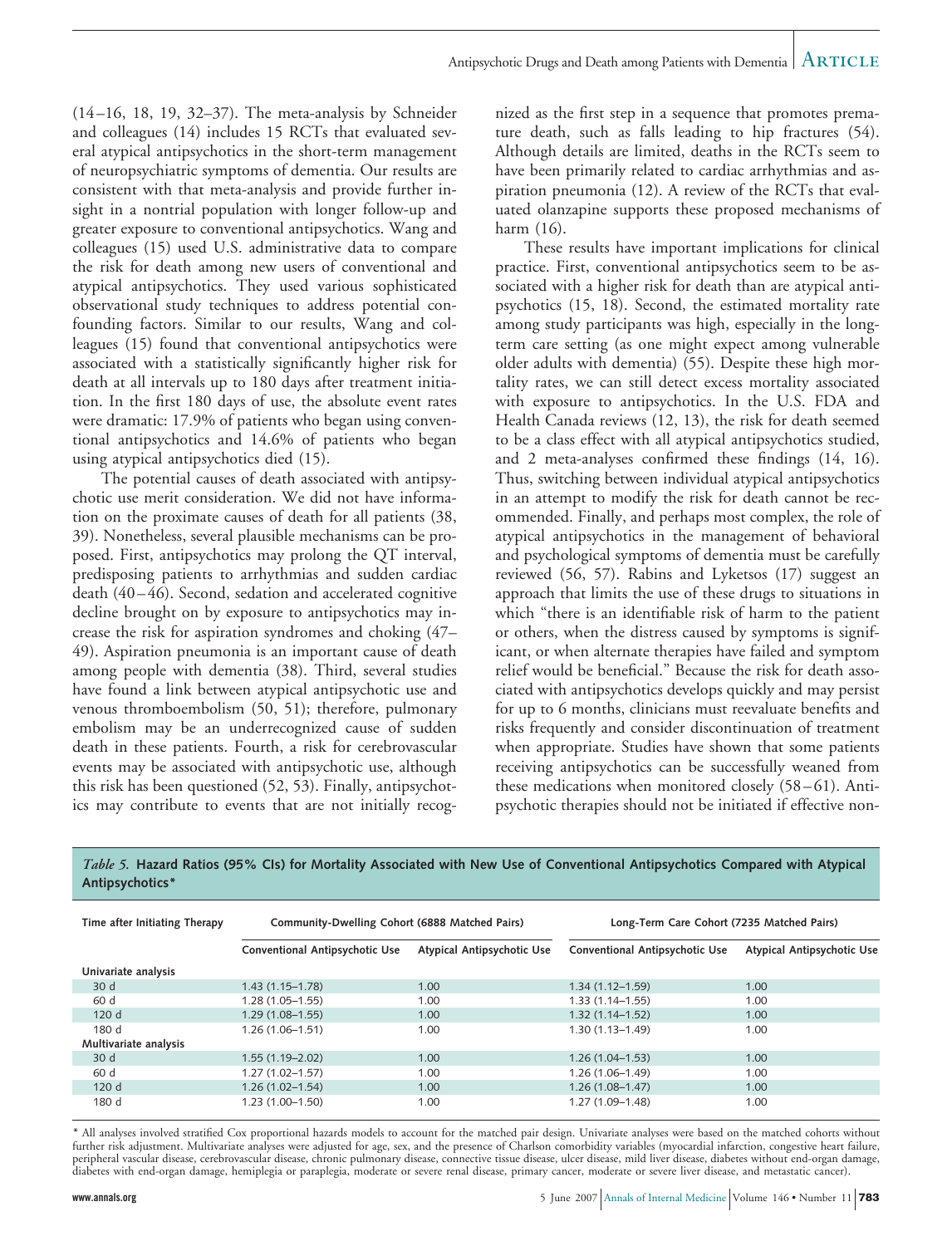### *Table 6.* **Representative Results from 2 Sensitivity Analyses Involving 30-Day Outcomes in the Community-Dwelling Cohorts\***

| Bivariate Hazard of Deatht | Hazard Ratio (95% CI)# |                        |                        |                        |  |
|----------------------------|------------------------|------------------------|------------------------|------------------------|--|
|                            | $P_1 = 0.2; P_0 = 0.1$ | $P_1 = 0.4; P_0 = 0.2$ | $P_1 = 0.6; P_0 = 0.3$ | $P_1 = 0.6; P_0 = 0.5$ |  |
| Analysis 1§                |                        |                        |                        |                        |  |
| 2.00                       | $1.19(0.91 - 1.56)$    | $1.16(0.88 - 1.52)$    | $1.08(0.81 - 1.43)$    | $1.22(0.93 - 1.59)$    |  |
| 1.50                       | $1.24(0.95 - 1.62)$    | $1.22(0.93 - 1.60)$    | $1.21(0.91 - 1.60)$    | $1.26(0.97-1.64)$      |  |
| 0.75                       | $1.35(1.04 - 1.75)$    | $1.43(1.09 - 1.88)$    | $1.48(1.11 - 1.98)$    | $1.37(1.05 - 1.78)$    |  |
| 0.50                       | $1.39(1.07 - 1.81)$    | $1.49(1.13 - 1.97)$    | $1.68(1.25 - 2.25)$    | $1.44(1.10-1.88)$      |  |
| Analysis 2                 |                        |                        |                        |                        |  |
| 2.00                       | $1.37(1.04 - 1.80)$    | $1.35(1.02 - 1.79)$    | $1.21(0.89 - 1.63)$    | $1.43(1.10-1.88)$      |  |
| 1.50                       | $1.44(1.10-1.88)$      | 1.45 (1.10–1.91)       | $1.36(1.01-1.82)$      | $1.49(1.14 - 1.95)$    |  |
| 0.75                       | $1.57(1.20 - 2.05)$    | $1.69(1.27 - 2.23)$    | $1.71(1.27 - 2.29)$    | $1.62(1.24 - 2.12)$    |  |
| 0.50                       | $1.61(1.23 - 2.10)$    | $1.82(1.36 - 2.42)$    | $1.92(1.42 - 2.61)$    | $1.70(1.29 - 2.23)$    |  |

\* These analyses assume that the unmeasured confounder is binary, the unmeasured confounder is independent of measured confounders, there is no interaction between the unmeasured confounder and exposure, and the prevalence of the unmeasured confounder is greater in the exposed group than in the unexposed group.  $P_1$  = prevalence of the unmeasured confounder in the atypical antipsychotic group (in analysis 1) or the conventional antipsychotic group (in analysis 2);  $P_0$  = prevalence of the unmeasured confounder in the nonuse group (in analysis 1) or

† For the presence versus the absence of the unmeasured confounder (in either comparison group).

‡ For 30-day mortality.

§ Atypical antipsychotic users versus nonusers. The overall result (without adjustment for the unmeasured confounder) was a hazard ratio of 1.31 (CI, 1.02–1.70). - Conventional antipsychotic users versus atypical antipsychotic users. The overall result (without adjustment for the unmeasured confounder) was a hazard ratio of 1.55 (CI, 1.19 –2.02).

drug treatments are available or if symptoms are unlikely to respond to antipsychotic treatment (for example, repetitive vocalizations or wandering). Nonpharmacologic treatments for neuropsychiatric symptoms of dementia have been reviewed (62). Clinical trials involving behavior management and caregiver education have shown benefits in both community-dwelling persons (63–65) and long-term care residents (66) and may help to minimize antipsychotic use. Efforts are needed to facilitate the implementation of these effective interventions into clinical practice (3).

Our study has important limitations. First, we used administrative data and observational study techniques. Our risk estimates are relatively small and may therefore be confounded by other variables, and our ability to control for differences in the cohorts was limited to variables with available data. The sensitivity analyses highlight these limitations. Nevertheless, our results are consistent with findings from other research, including a meta-analysis of RCTs (14). Second, we did not examine the risk for death posed by individual antipsychotic drugs. However, regulatory warnings and 2 meta-analyses have shown that the increased risk for death is consistent among the individual drugs in this class (12–14, 16). Third, we could not examine the causes of death. Fourth, we did not examine dose– response relationships, given the complexity of our study design and changes in dosages over time. Of note, no statistically significant relationship between antipsychotic dose and risk for death was found in the meta-analysis of olanzapine RCTs (16). Fifth, we could not match all potentially eligible patients, which may limit the generalizability of our findings. Finally, we restricted our study to older adults with dementia. The safety of antipsychotics when used for other indications (for example, schizophrenia and delirium) requires further evaluation (36, 37, 67).

In conclusion, we show that older adults with demen-

but significant increase in overall mortality that is evident as early as 1 month after initiation of treatment, and this risk may persist for 6 months. Use of conventional antipsychotics seems to confer an even greater risk for death than does atypical antipsychotic use. These findings highlight the need to carefully balance potential risks and benefits when considering antipsychotic treatment for older adults with dementia and emphasize the need to limit use of these drugs to situations in which nonpharmacologic measures have provided an inadequate response.

tia who are exposed to atypical antipsychotics have a small

From Queen's University, Kingston, Ontario, Canada; Institute for Clinical Evaluative Sciences and University of Toronto, Toronto, Ontario, Canada; Harvard Medical School and Harvard School of Public Health, Boston, Massachusetts; University of British Columbia, Vancouver, British Columbia, Canada; and Meyers Primary Care Institute of the University of Massachusetts Medical School, Fallon Clinic Foundation, and Fallon Community Health Plan, Worcester, Massachusetts.

**Grant Support:** By a Canadian Institutes for Health Research operating grant (no. 53124) and a Chronic Disease New Emerging Team program grant (no. 54010). The New Emerging Team program receives joint sponsorship from the Canadian Diabetes Association, the Kidney Foundation of Canada, the Heart and Stroke Foundation of Canada and the Canadian Institutes for Health Research Institutes of Nutrition, Metabolism & Diabetes and Circulatory & Respiratory Health. Dr. Gill is supported by an Ontario Ministry of Health and Long-Term Care Career Scientist Award. Dr. Bronskill is supported by a New Investigator Award through the New Emerging Team program. Dr. Anderson is supported by a Chair in Health Management Strategies from the University of Toronto. Dr. Rochon is supported by a Canadian Institutes for Health Research Investigator Award. Dr. Lee is supported by a fellowship grant from Eli Lilly.

**Potential Financial Conflicts of Interest:** *Consultancies:* P.E. Lee (Pfizer Canada, Janssen-Ortho), N. Herrmann (Janssen, Novartis, Pfizer Inc.); *Honoraria:* P.E. Lee (Pfizer Inc., Janssen-Ortho, Novartis), N. Herrmann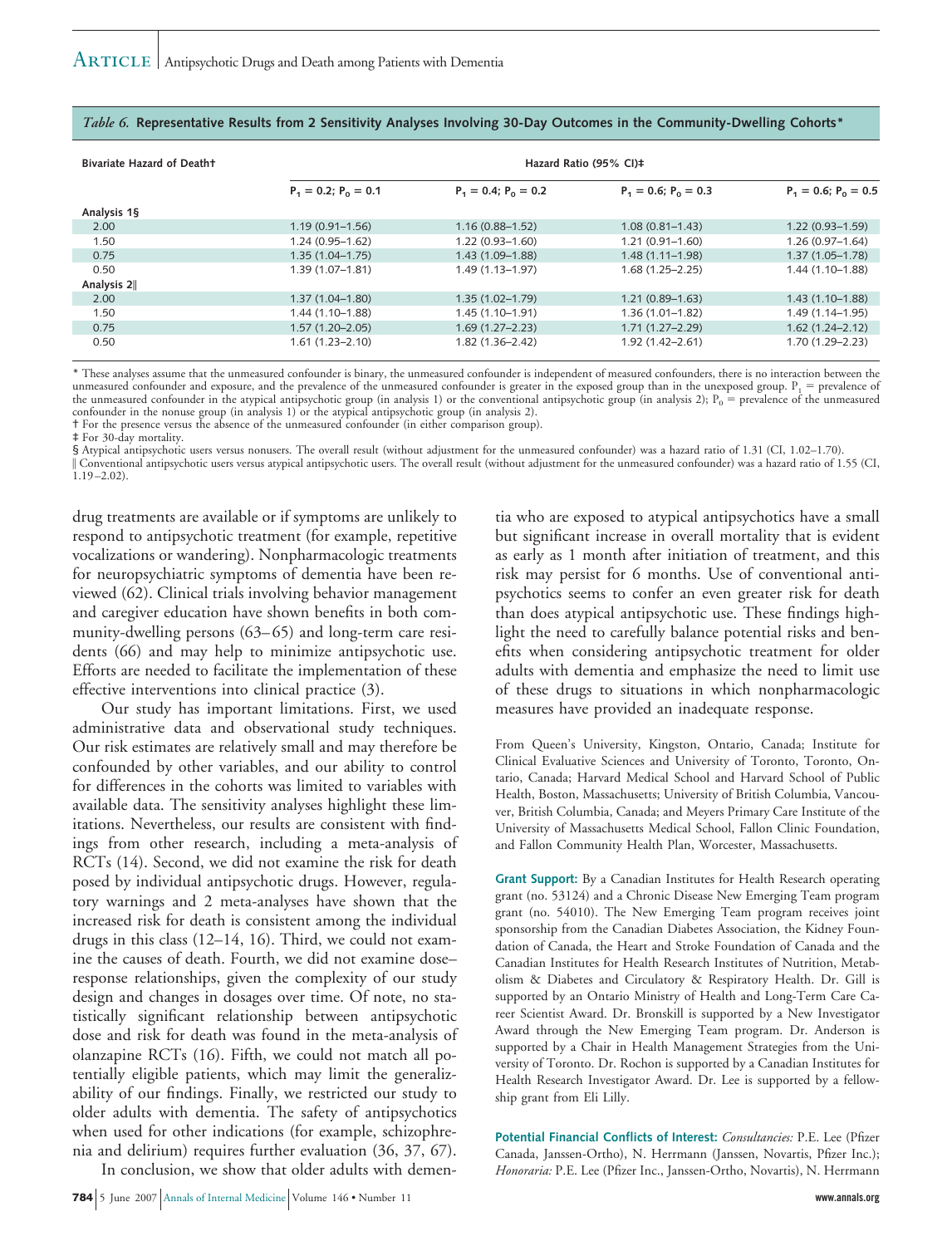(Janssen, Eli Lilly, Novartis, AstraZeneca); *Expert testimony:* N. Herrmann (Janssen); *Grants received:* P.E. Lee (Eli Lilly), N. Herrmann (Janssen).

**Requests for Single Reprints:** Sudeep S. Gill, MD, MSc, St. Mary's of the Lake Hospital, 340 Union Street, Kingston, Ontario K7L 5A2, Canada.

Current author addresses and author contributions are available at www .annals.org.

### **References**

1. **McKeith I, Cummings J.** Behavioural changes and psychological symptoms in dementia disorders. Lancet Neurol. 2005;4:735-42. [PMID: 16239180]

2. **Sink KM, Holden KF, Yaffe K.** Pharmacological treatment of neuropsychiatric symptoms of dementia: a review of the evidence. JAMA. 2005;293:596-608. [PMID: 15687315]

3. **Covinsky KE, Johnston CB.** Envisioning better approaches for dementia care [Editorial]. Ann Intern Med. 2006;145:780-1. [PMID: 17116923]

4. **Bronskill SE, Anderson GM, Sykora K, Wodchis WP, Gill S, Shulman KI, et al.** Neuroleptic drug therapy in older adults newly admitted to nursing homes: incidence, dose, and specialist contact. J Am Geriatr Soc. 2004;52:749-55. [PMID: 15086656]

5. **Liperoti R, Mor V, Lapane KL, Pedone C, Gambassi G, Bernabei R.** The use of atypical antipsychotics in nursing homes. J Clin Psychiatry. 2003;64:1106-12. [PMID: 14628988]

6. **Schneider LS, Pollock VE, Lyness SA.** A metaanalysis of controlled trials of neuroleptic treatment in dementia. J Am Geriatr Soc. 1990;38:553-63. [PMID: 1970586]

7. Lanctôt KL, Best TS, Mittmann N, Liu BA, Oh PI, Einarson TR, et al. Efficacy and safety of neuroleptics in behavioral disorders associated with dementia. J Clin Psychiatry. 1998;59:550-61; quiz 562-3. [PMID: 9818639]

8. **Rapoport M, Mamdani M, Shulman KI, Herrmann N, Rochon PA.** Antipsychotic use in the elderly: shifting trends and increasing costs. Int J Geriatr Psychiatry. 2005;20:749-53. [PMID: 16035128]

9. **Lee PE, Gill SS, Freedman M, Bronskill SE, Hillmer MP, Rochon PA.** Atypical antipsychotic drugs in the treatment of behavioural and psychological symptoms of dementia: systematic review. BMJ. 2004;329:75. [PMID: 15194601]

10. **Schneider LS, Tariot PN, Dagerman KS, Davis SM, Hsiao JK, Ismail MS, et al.** Effectiveness of atypical antipsychotic drugs in patients with Alzheimer's disease. N Engl J Med. 2006;355:1525-38. [PMID: 17035647]

11. **Ballard CG, Margallo-Lana ML.** The relationship between antipsychotic treatment and quality of life for patients with dementia living in residential and nursing home care facilities. J Clin Psychiatry. 2004;65 Suppl 11:23-8. [PMID: 15264968]

12. **U.S. Food and Drug Administration.** FDA issues public health advisory for antipsychotic drugs used for treatment of behavioral disorders in elderly patients. FDA Talk Paper T05-13. Rockville, MD: U.S. Food and Drug Administration; 11 April 2005. Accessed at www.fda.gov/bbs/topics/ANSWERS/2005 /ANS01350.html on 9 March 2007.

13. **Health Canada.** Health Canada advises consumers about important safety information on atypical antipsychotic drugs and dementia. Advisory 2005-63. Ottawa: Health Canada; 15 June 2005. Accessed at www.hc-sc.gc.ca/ahc-asc/media/advisories-avis/2005/2005\_63\_e.html on 9 March 2007.

14. **Schneider LS, Dagerman KS, Insel P.** Risk of death with atypical antipsychotic drug treatment for dementia: meta-analysis of randomized placebocontrolled trials. JAMA. 2005;294:1934-43. [PMID: 16234500]

15. **Wang PS, Schneeweiss S, Avorn J, Fischer MA, Mogun H, Solomon DH, et al.** Risk of death in elderly users of conventional vs. atypical antipsychotic medications. N Engl J Med. 2005;353:2335-41. [PMID: 16319382]

16. **Kryzhanovskaya LA, Jeste DV, Young CA, Polzer JP, Roddy TE, Jansen JF, et al.** A review of treatment-emergent adverse events during olanzapine clinical trials in elderly patients with dementia. J Clin Psychiatry. 2006;67:933-45. [PMID: 16848653]

17. **Rabins PV, Lyketsos CG.** Antipsychotic drugs in dementia: what should be made of the risks? [Editorial]. JAMA. 2005;294:1963-5. [PMID: 16234504]

18. **Nasrallah HA, White T, Nasrallah AT.** Lower mortality in geriatric patients receiving risperidone and olanzapine versus haloperidol: preliminary analysis of retrospective data. Am J Geriatr Psychiatry. 2004;12:437-9. [PMID: 15249282] 19. **Barnett MJ, Perry PJ, Alexander B, Kaboli PJ.** Risk of mortality associated with antipsychotic and other neuropsychiatric drugs in pneumonia patients. J Clin Psychopharmacol. 2006;26:182-7. [PMID: 16633149]

20. **Levy AR, O'Brien BJ, Sellors C, Grootendorst P, Willison D.** Coding accuracy of administrative drug claims in the Ontario Drug Benefit database. Can J Clin Pharmacol. 2003;10:67-71. [PMID: 12879144]

21. **Ray WA.** Evaluating medication effects outside of clinical trials: new-user designs. Am J Epidemiol. 2003;158:915-20. [PMID: 14585769]

22. **Gurwitz JH, Field TS, Judge J, Rochon P, Harrold LR, Cadoret C, et al.** The incidence of adverse drug events in two large academic long-term care facilities. Am J Med. 2005;118:251-8. [PMID: 15745723]

23. **Fahey T, Montgomery AA, Barnes J, Protheroe J.** Quality of care for elderly residents in nursing homes and elderly people living at home: controlled observational study. BMJ. 2003;326:580. [PMID: 12637404]

24. **D'Agostino RB Jr.** Propensity score methods for bias reduction in the comparison of a treatment to a non-randomized control group. Stat Med. 1998;17: 2265-81. [PMID: 9802183]

25. Brookhart MA, Schneeweiss S, Rothman KJ, Glynn RJ, Avorn J, Stürmer **T.** Variable selection for propensity score models. Am J Epidemiol. 2006;163: 1149-56. [PMID: 16624967]

26. **Austin PC, Grootendorst P, Anderson GM.** A comparison of the ability of different propensity score models to balance measured variables between treated and untreated subjects: a Monte Carlo study. Stat Med. 2007;26:734-53. [PMID: 16708349]

27. **Rosenbaum PR, Rubin DB.** Constructing a control group using multivariate matched sampling methods that incorporate the propensity score. Am Stat 1985; 39:33-8.

28. **D'Agostino RB Jr.** Propensity score methods for bias reduction in the comparison of a treatment to a nonrandomized control group. In: D'Agostino RB Jr, ed. Tutorials in Biostatistics. Volume 1: Statistical Methods in Clinical Studies. New York: J Wiley; 2004.

29. **Charlson ME, Pompei P, Ales KL, MacKenzie CR.** A new method of classifying prognostic comorbidity in longitudinal studies: development and validation. J Chronic Dis. 1987;40:373-83. [PMID: 3558716]

30. **Kern LM, Powe NR, Levine MA, Fitzpatrick AL, Harris TB, Robbins J, et al.** Association between screening for osteoporosis and the incidence of hip fracture. Ann Intern Med. 2005;142:173-81. [PMID: 15684205]

31. **Schneeweiss S.** Sensitivity analysis and external adjustment for unmeasured confounders in epidemiologic database studies of therapeutics. Pharmacoepidemiol Drug Saf. 2006;15:291-303. [PMID: 16447304]

32. **Suh GH, Shah A.** Effect of antipsychotics on mortality in elderly patients with dementia: a 1-year prospective study in a nursing home. Int Psychogeriatr. 2005;17:429-41. [PMID: 16252375]

33. **Scarmeas N, Brandt J, Albert M, Hadjigeorgiou G, Papadimitriou A, Dubois B, et al.** Delusions and hallucinations are associated with worse outcome in Alzheimer disease. Arch Neurol. 2005;62:1601-8. [PMID: 16216946]

34. **Trifiro` G, Verhamme KM, Ziere G, Caputi AP, Ch Stricker BH, Sturkenboom MC.** All-cause mortality associated with atypical and typical antipsychotics in demented outpatients. Pharmacoepidemiol Drug Saf. 2006. [PMID: 17036366]

35. **Livingston G, Walker AE, Katona CL, Cooper C.** Antipsychotics and cognitive decline in Alzheimer's disease: the LASER-Alzheimer's disease longitudinal study. J Neurol Neurosurg Psychiatry. 2007;78:25-9. [PMID: 16801350]

36. Joukamaa M, Heliövaara M, Knekt P, Aromaa A, Raitasalo R, Lehtinen V. Schizophrenia, neuroleptic medication and mortality. Br J Psychiatry. 2006;188: 122-7. [PMID: 16449697]

37. **Tiihonen J, Walhbeck K, Lo¨nnqvist J, Klaukka T, Ioannidis JP, Volavka J, et al.** Effectiveness of antipsychotic treatments in a nationwide cohort of patients in community care after first hospitalisation due to schizophrenia and schizoaffective disorder: observational follow-up study. BMJ. 2006;333:224. [PMID: 16825203]

38. **Keene J, Hope T, Fairburn CG, Jacoby R.** Death and dementia. Int J Geriatr Psychiatry. 2001;16:969-74. [PMID: 11607941]

39. **Ray WA.** Observational studies of drugs and mortality. N Engl J Med. 2005;353:2319-21. [PMID: 16319379]

40. **Ray WA, Meredith S, Thapa PB, Meador KG, Hall K, Murray KT.** Antipsychotics and the risk of sudden cardiac death. Arch Gen Psychiatry. 2001;58: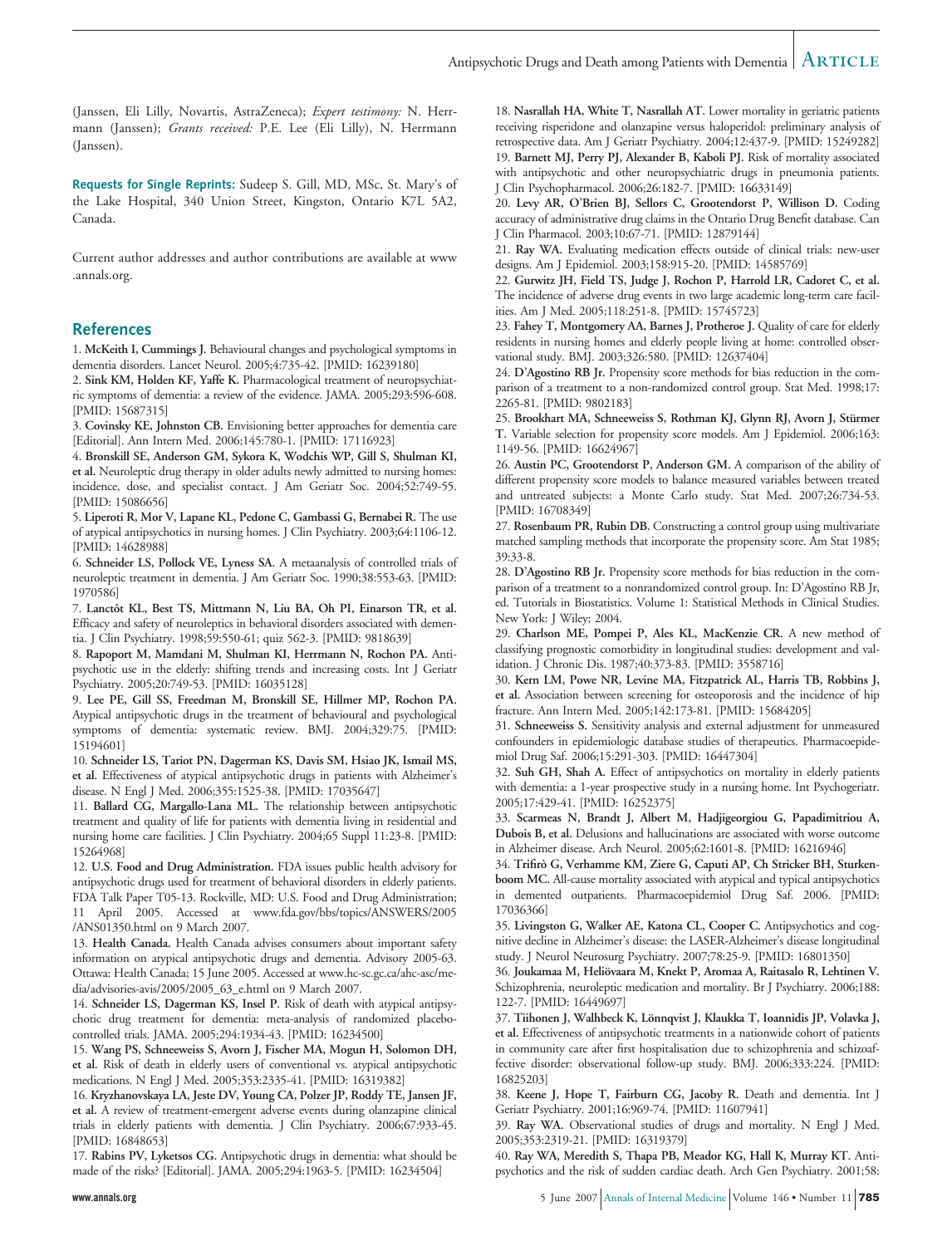### $\mathrm{ARTICLE} \mid$  Antipsychotic Drugs and Death among Patients with Dementia

1161-7. [PMID: 11735845]

41. **Hennessy S, Bilker WB, Knauss JS, Margolis DJ, Kimmel SE, Reynolds RF, et al.** Cardiac arrest and ventricular arrhythmia in patients taking antipsychotic drugs: cohort study using administrative data. BMJ. 2002;325:1070. [PMID: 12424166]

42. **Straus SM, Bleumink GS, Dieleman JP, van der Lei J, 't Jong GW, Kingma JH, et al.** Antipsychotics and the risk of sudden cardiac death. Arch Intern Med. 2004;164:1293-7. [PMID: 15226162]

43. **Liperoti R, Gambassi G, Lapane KL, Chiang C, Pedone C, Mor V, et al.** Conventional and atypical antipsychotics and the risk of hospitalization for ventricular arrhythmias or cardiac arrest. Arch Intern Med. 2005;165:696-701. [PMID: 15795349]

44. **Straus SM, Sturkenboom MC, Bleumink GS, Dieleman JP, van der Lei J, de Graeff PA, et al.** Non-cardiac QTc-prolonging drugs and the risk of sudden cardiac death. Eur Heart J. 2005;26:2007-12. [PMID: 15888497]

45. **Ray WA, Meador KG.** Antipsychotics and sudden death: is thioridazine the only bad actor? [Editorial]. Br J Psychiatry. 2002;180:483-4. [PMID: 12042224] 46. **Hennessy S, Bilker WB, Knauss JS, Kimmel SE, Margolis DJ, Morrison MF, et al.** Comparative cardiac safety of low-dose thioridazine and low-dose haloperidol. Br J Clin Pharmacol. 2004;58:81-7. [PMID: 15206997]

47. **Warner J.** Risk of choking in mental illness. Lancet. 2004;363:674. [PMID: 15001323]

48. **Berzlanovich AM, Muhm M, Sim E, Bauer G.** Foreign body asphyxiation—an autopsy study. Am J Med. 1999;107:351-5. [PMID: 10527037]

49. **Ruschena D, Mullen PE, Palmer S, Burgess P, Cordner SM, Drummer OH, et al.** Choking deaths: the role of antipsychotic medication. Br J Psychiatry. 2003;183:446-50. [PMID: 14594921]

50. **Zornberg GL, Jick H.** Antipsychotic drug use and risk of first-time idiopathic venous thromboembolism: a case-control study. Lancet. 2000;356:1219-23. [PMID: 11072939]

51. **Liperoti R, Pedone C, Lapane KL, Mor V, Bernabei R, Gambassi G.** Venous thromboembolism among elderly patients treated with atypical and conventional antipsychotic agents. Arch Intern Med. 2005;165:2677-82. [PMID: 16344428]

52. **Gill SS, Rochon PA, Herrmann N, Lee PE, Sykora K, Gunraj N, et al.** Atypical antipsychotic drugs and risk of ischaemic stroke: population based retrospective cohort study. BMJ. 2005;330:445. [PMID: 15668211]

53. **Liperoti R, Gambassi G, Lapane KL, Chiang C, Pedone C, Mor V, et al.** Cerebrovascular events among elderly nursing home patients treated with conventional or atypical antipsychotics. J Clin Psychiatry. 2005;66:1090-6. [PMID: 16187764]

54. **Normand SL, Sykora K, Li P, Mamdani M, Rochon PA, Anderson GM.** Readers guide to critical appraisal of cohort studies: 3. Analytical strategies to reduce confounding. BMJ. 2005;330:1021-3. [PMID: 15860831]

55. **Tschanz JT, Corcoran C, Skoog I, Khachaturian AS, Herrick J, Hayden**

**KM, et al.** Dementia: the leading predictor of death in a defined elderly population: the Cache County Study. Neurology. 2004;62:1156-62. [PMID: 15079016]

56. **Ballard C, Cream J.** Drugs used to relieve behavioral symptoms in people with dementia or an unacceptable chemical cosh? Argument. Int Psychogeriatr. 2005;17:4-12; discussion 22-9. [PMID: 15945588]

57. **Shah A, Suh GH.** A case for judicious use of risperidone and olanzapine in behavioral and psychological symptoms of dementia (BPSD). Favour. Int Psychogeriatr. 2005;17:12-22. [PMID: 15945589]

58. **Ray WA, Taylor JA, Meador KG, Lichtenstein MJ, Griffin MR, Fought R, et al.** Reducing antipsychotic drug use in nursing homes. A controlled trial of provider education. Arch Intern Med. 1993;153:713-21. [PMID: 8447709]

59. **Thapa PB, Meador KG, Gideon P, Fought RL, Ray WA.** Effects of antipsychotic withdrawal in elderly nursing home residents. J Am Geriatr Soc. 1994; 42:280-6. [PMID: 7907098]

60. **Meador KG, Taylor JA, Thapa PB, Fought RL, Ray WA.** Predictors of antipsychotic withdrawal or dose reduction in a randomized controlled trial of provider education. J Am Geriatr Soc. 1997;45:207-10. [PMID: 9033521]

61. **van Reekum R, Clarke D, Conn D, Herrmann N, Eryavec G, Cohen T, et al.** A randomized, placebo-controlled trial of the discontinuation of long-term antipsychotics in dementia. Int Psychogeriatr. 2002;14:197-210. [PMID: 12243210]

62. **Livingston G, Johnston K, Katona C, Paton J, Lyketsos CG; Old Age Task Force of the World Federation of Biological Psychiatry.** Systematic review of psychological approaches to the management of neuropsychiatric symptoms of dementia. Am J Psychiatry. 2005;162:1996-2021. [PMID: 16263837]

63. **Callahan CM, Boustani MA, Unverzagt FW, Austrom MG, Damush TM, Perkins AJ, et al.** Effectiveness of collaborative care for older adults with Alzheimer disease in primary care: a randomized controlled trial. JAMA. 2006;295: 2148-57. [PMID: 16684985]

64. **Vickrey BG, Mittman BS, Connor KI, Pearson ML, Della Penna RD, Ganiats TG, et al.** The effect of a disease management intervention on quality and outcomes of dementia care: a randomized, controlled trial. Ann Intern Med. 2006;145:713-26. [PMID: 17116916]

65. **Belle SH, Burgio L, Burns R, Coon D, Czaja SJ, Gallagher-Thompson D, et al.** Enhancing the quality of life of dementia caregivers from different ethnic or racial groups: a randomized, controlled trial. Ann Intern Med. 2006;145:727-38. [PMID: 17116917]

66. **Fossey J, Ballard C, Juszczak E, James I, Alder N, Jacoby R, et al.** Effect of enhanced psychosocial care on antipsychotic use in nursing home residents with severe dementia: cluster randomised trial. BMJ. 2006;332:756-61. [PMID: 16543297]

67. **Gill SS, Seitz D, Rochon PA.** Atypical antipsychotic drugs, dementia, and risk of death [Letter]. JAMA. 2006;295:495-6 [PMID: 16449609]